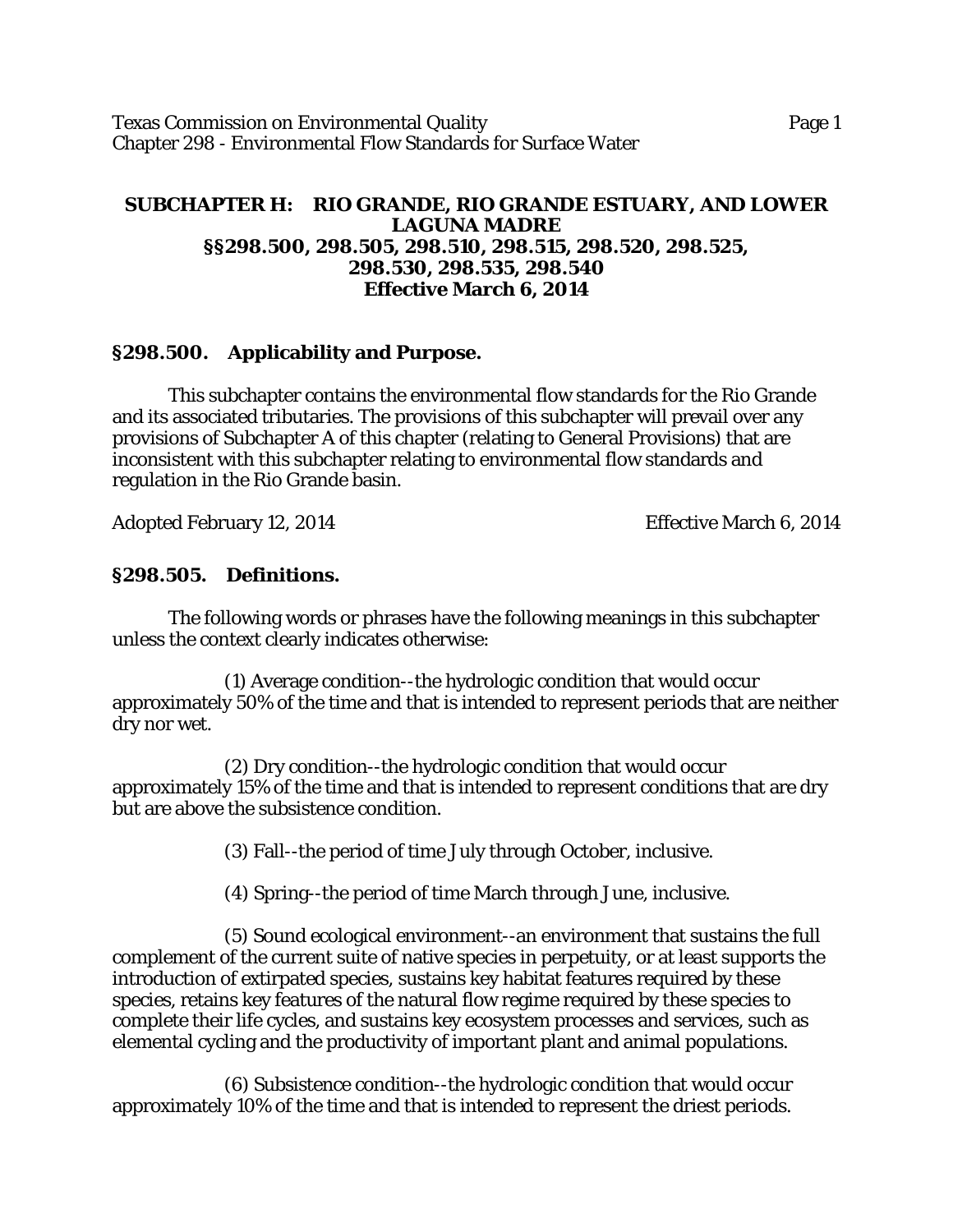Texas Commission on Environmental Quality Page 2 Chapter 298 - Environmental Flow Standards for Surface Water

(7) Wet condition--the hydrologic condition that would occur approximately 25% of the time and that is intended to represent the wettest conditions.

(8) Winter--the period of time November through February, inclusive.

Adopted February 12, 2014 Effective March 6, 2014

### **§298.510. Findings.**

For the Rio Grande, and its associated tributaries located within Texas, the commission finds that the environmental flow standards in this subchapter are appropriate environmental flow standards that are adequate to support a sound ecological environment at the locations specified in this subchapter to the maximum extent reasonable considering other public interests and other relevant factors. The commission finds that the sound ecological environment can best be maintained by a set of flow standards consisting of a schedule of flow quantities that contain subsistence flow, base flows, and high flow pulses at defined measurement points. Minimum flow levels for these components will vary by season and by year since the amount of precipitation and, therefore, whether a system is in subsistence, dry, average, or wet hydrologic conditions, will vary from year to year and within a year from season to season, and the number of pulses will also vary with the amount of precipitation.

Adopted February 12, 2014 Effective March 6, 2014

## **§298.515. Set-Asides and Standards Priority Date.**

The priority date for the environmental flow standards and set-asides established by this subchapter is July 25, 2012. The priority date for the environmental flow standards will be used in the water availability determination for a new appropriation or for an amendment to an existing water right that increases the amount of water authorized to be stored, taken, or diverted, and has no other purpose.

Adopted February 12, 2014 Effective March 6, 2014

## **§298.520. Calculation of Hydrologic Conditions.**

(a) For new water right authorizations in the Rio Grande Basin which increase the amount of water authorized to be stored, taken, or diverted as described in §298.10 of this title (relating to Applicability), the determination of the hydrologic condition for a particular season shall be determined once per season. The conditions present on the last day of the month of the preceding season will determine the hydrologic condition for the following season for the applicable measurement point. For each measurement point,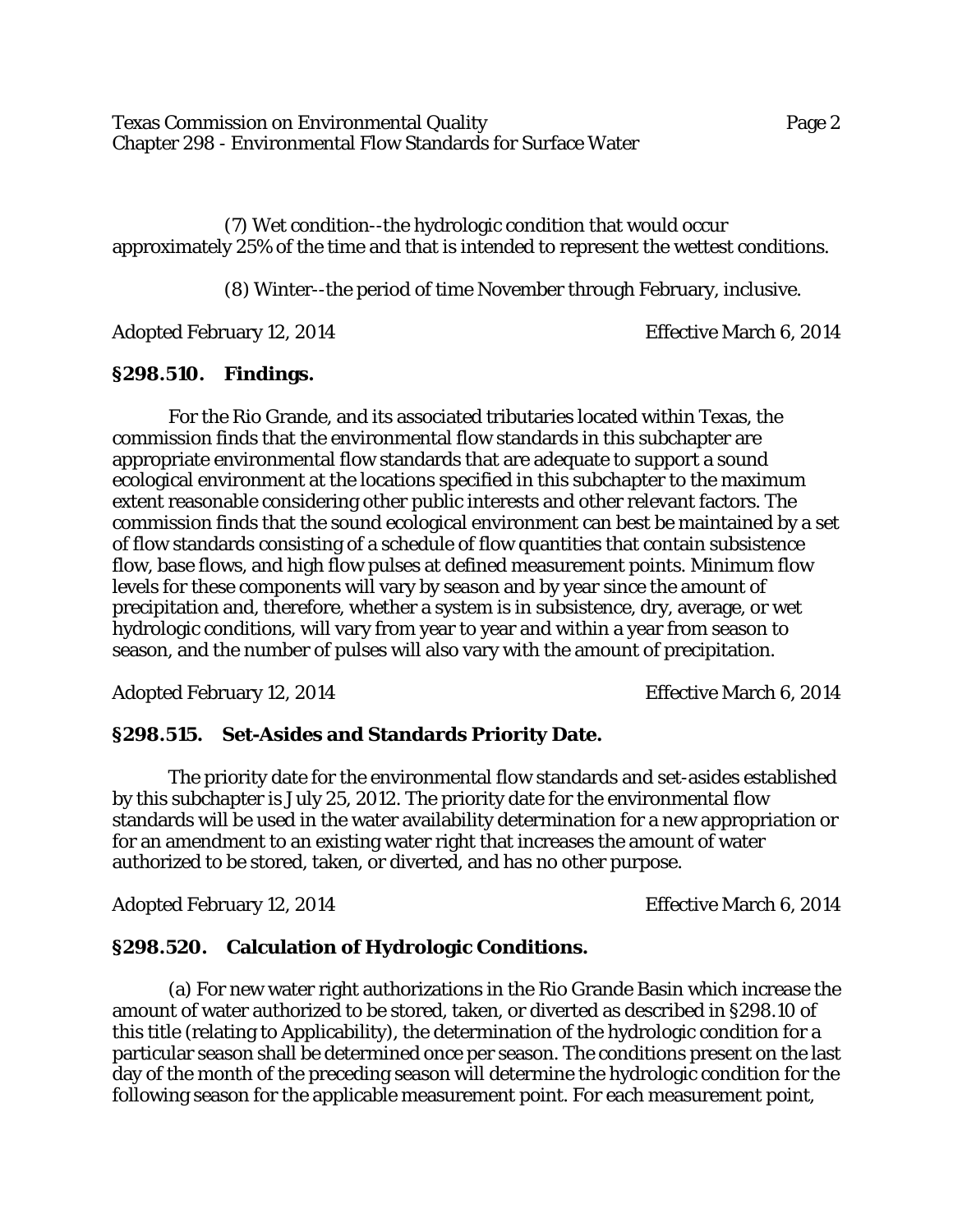Texas Commission on Environmental Quality Page 3 Chapter 298 - Environmental Flow Standards for Surface Water

cumulative streamflow for the previous 12 months will determine the hydrologic condition.

(b) For purposes of permit special conditions related to hydrologic conditions, for water right applications in the Rio Grande Basin, which increase the amount of water to be stored, taken, or diverted, the hydrologic condition shall be calculated using the full period of record for the United States Geological Survey (USGS) gage or the International Boundary and Water Commission (IBWC) gage, as applicable, at each measurement point such that subsistence conditions occur approximately 10% of the time, dry conditions occur approximately 15% of the time, average conditions occur approximately 50% of the time, and wet conditions occur approximately 25% of the time.

(c) For purposes of water availability determinations, for water right permit applications in the Rio Grande Basin, which increase the amount of water to be stored, taken, or diverted, hydrologic conditions used in the commission's water availability model shall be calculated such that subsistence conditions occur approximately 10% of the time, dry conditions occur approximately 15% of the time, average conditions occur approximately 50% of the time, and wet conditions occur approximately 25% of the time, based on the period of record and simulated flows of the water availability model.

Adopted February 12, 2014 Effective March 6, 2014

### **§298.525. Schedule of Flow Quantities.**

(a) Schedule of flow quantities. The environmental flow standards proposed in this subchapter constitute a schedule of flow quantities made up of subsistence flow, base flows, and high flow pulses. Environmental flow standards are established for five measurement points in §298.530 of this title (relating to Environmental Flow Standards) and this section.

(b) Subsistence flow. The applicable subsistence flow standard varies depending on the seasons as described in §298.505 of this title (relating to Definitions) and hydrologic conditions, as described in §298.520 of this title (relating to Calculation of Hydrologic Conditions). For a water right holder to which an environmental flow standard applies, at a measurement point that applies to the water right, the water right holder may not store or divert water under subsistence hydrologic conditions, unless the flow at the measurement point is above the applicable subsistence flow standard for that point. During subsistence hydrologic conditions, if the flow at the measurement point is above the subsistence flow standard but below the applicable dry condition base flow standard, then the water right holder may divert or store water according to its permit, subject to senior and superior water rights, as long as the flow at the measurement point does not fall below the applicable subsistence flow standard.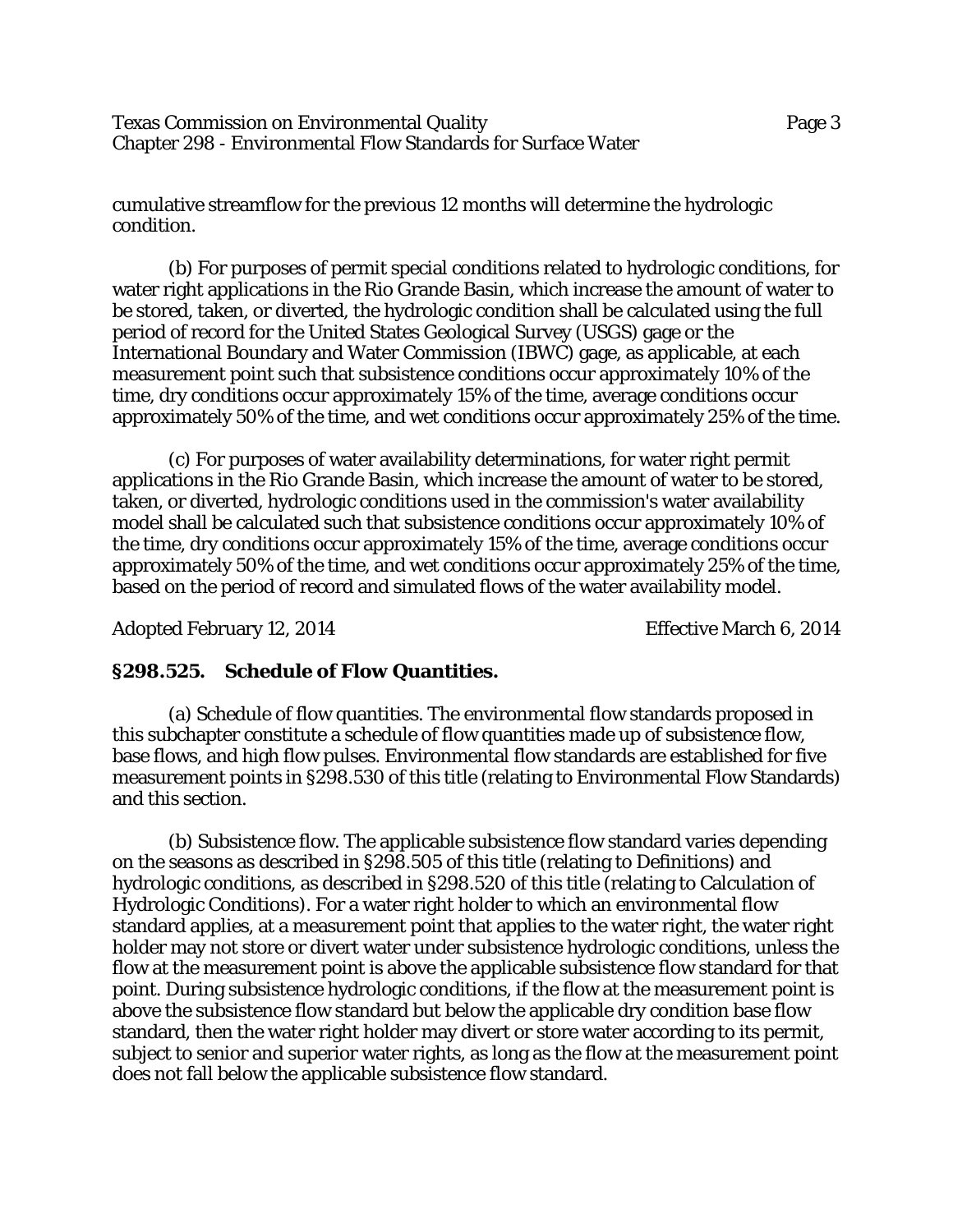Texas Commission on Environmental Quality Page 4 Chapter 298 - Environmental Flow Standards for Surface Water

(c) Base flow. The applicable base flow standard varies depending on the seasons, as described in §298.505 of this title, and the hydrologic conditions, as described in §298.520 of this title. For a water right holder, to which an environmental flow standard applies, at a measurement point that applies to a water right, the water right holder is subject to a base flow standard for the hydrologic conditions prevailing at the time, i.e., the water right holder will be subject to one of the following: a subsistence, a dry, an average, or a wet base flow standard. For a water right holder to which an environmental flow standard applies, at a measurement point that applies to the water right, when the flow at the applicable measurement point is above the applicable base flow standard, but below any applicable high flow pulse trigger levels, the water right holder may store or divert water according to its permit, subject to senior and superior water rights, as long as the flow at the applicable measurement point does not fall below the applicable base flow standard.

(d) High flow pulses. High flow pulses are relatively short-duration, high flows within the watercourse that occur during or immediately following a storm event.

(1) One or two pulses per season are to be passed (i.e., no storage or diversion by an applicable water right holder), if applicable, and as described in §298.530 of this title, if the flows are above the applicable subsistence or base flow standard, and if the applicable high flow pulse trigger level is met at the applicable measurement point. The water right holder shall not divert or store water except during times that streamflow at the applicable measurement point exceeds the applicable high flow pulse trigger level and until either the applicable volume amount has passed the measurement point or the applicable duration time has passed since the high flow pulse trigger level occurred. A water right holder can divert water in excess of an applicable pulse flow trigger requirement as long as its diversions do not prevent the occurrence of the pulse flow trigger level of an applicable larger pulse.

(2) If the applicable high flow pulse flow trigger level does not occur in a season, then the water right holder need not stop storing or diverting water to produce a high flow pulse. The water right holder is not required to release water lawfully stored to produce a high flow pulse.

(3) Each season is independent of the preceding and subsequent seasons with respect to high flow pulse frequency.

(4) High flow pulses are independent of the hydrologic conditions set out in §298.520 of this title.

(5) If a pulse flow requirement for an annual pulse is satisfied for a particular season or year, one of the applicable smaller pulse requirements is also considered to be satisfied in that season.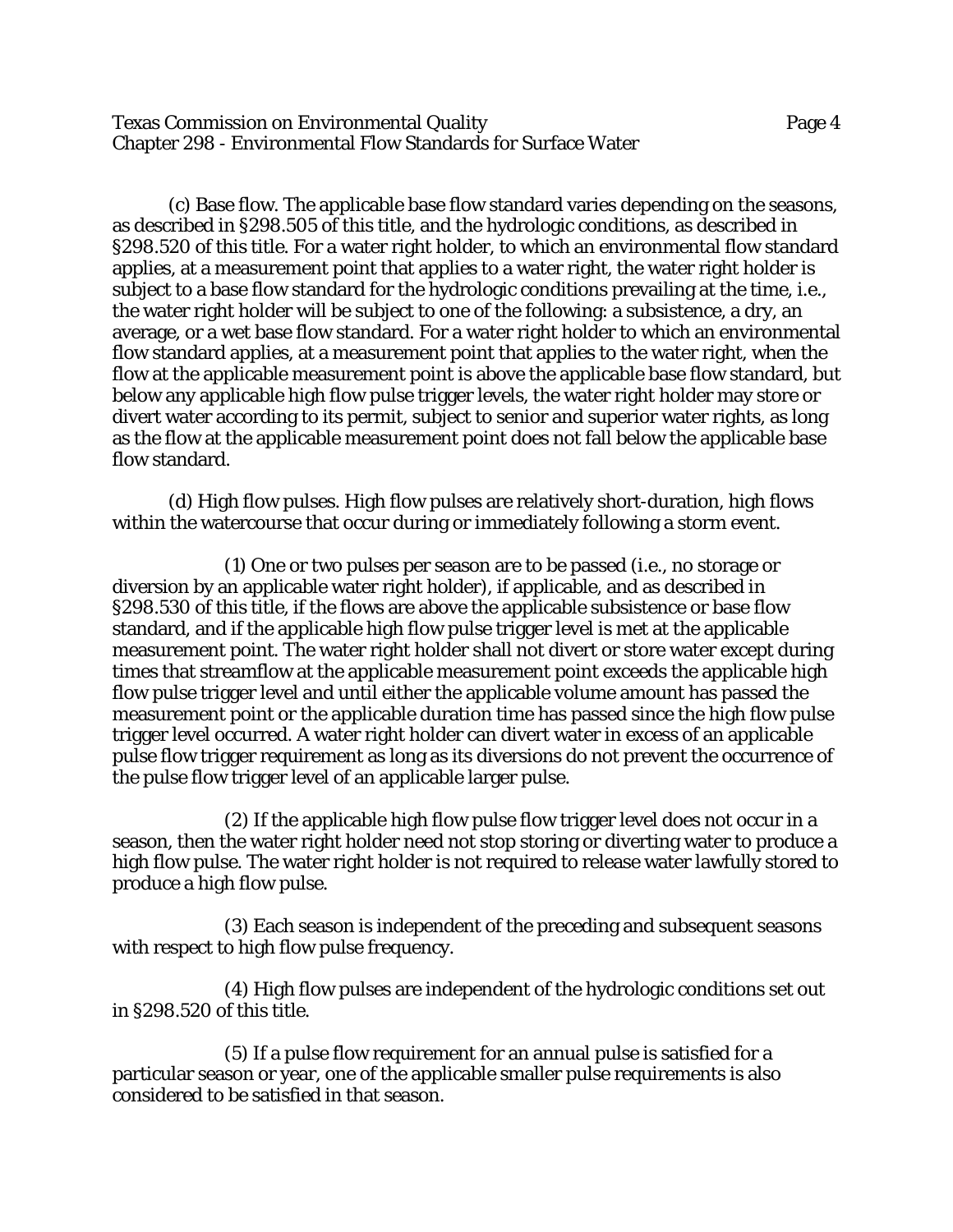Texas Commission on Environmental Quality Page 5 Chapter 298 - Environmental Flow Standards for Surface Water

(e) Stored water. A water right owner that has stored water in accordance with the terms and conditions of its water right, including any applicable environmental flow requirement in effect at the time the water was stored, may divert, release, or use this water, even if the applicable environmental flow requirement is not met at the time of the subsequent diversion, release, or use of that stored water.

Adopted February 12, 2014 Effective March 6, 2014

## **§298.530. Environmental Flow Standards.**

The following environmental flow standards are established for the following described measurement points:

(1) Rio Grande at Johnson Ranch near Castolon, Texas and Santa Elena, Chihuahua, Mexico generally described as International Boundary and Water Commission (IBWC) gage 08-3750.00, and more particularly described as Latitude 29 degrees, 02 minutes, 05 seconds; Longitude 103 degrees, 23 minutes, 25 seconds.

Figure: 30 TAC §298.530(1)

**Season Hydrologic Condition Subsistence Base Annual Pulse (1 per year)** Winter Subsistence 15 cfs 129 cfs Trigger: 3,990 cfs Volume: 103,891 af Duration: 5 days Winter Dry N/A 129 cfs Winter | Average | N/A | 193 cfs Winter Wet  $N/A$  299 cfs Spring Subsistence 15 cfs 64 cfs Spring  $\vert$  Dry  $\vert$  N/A  $\vert$  64 cfs Spring | Average | N/A | 98 cfs Spring Wet  $N/A$  178 cfs Fall Subsistence 15 cfs 87 cfs Fall Dry | N/A | 87 cfs

International Boundary and Water Commission Gage 08-3750.00, Rio Grande at Johnson Ranch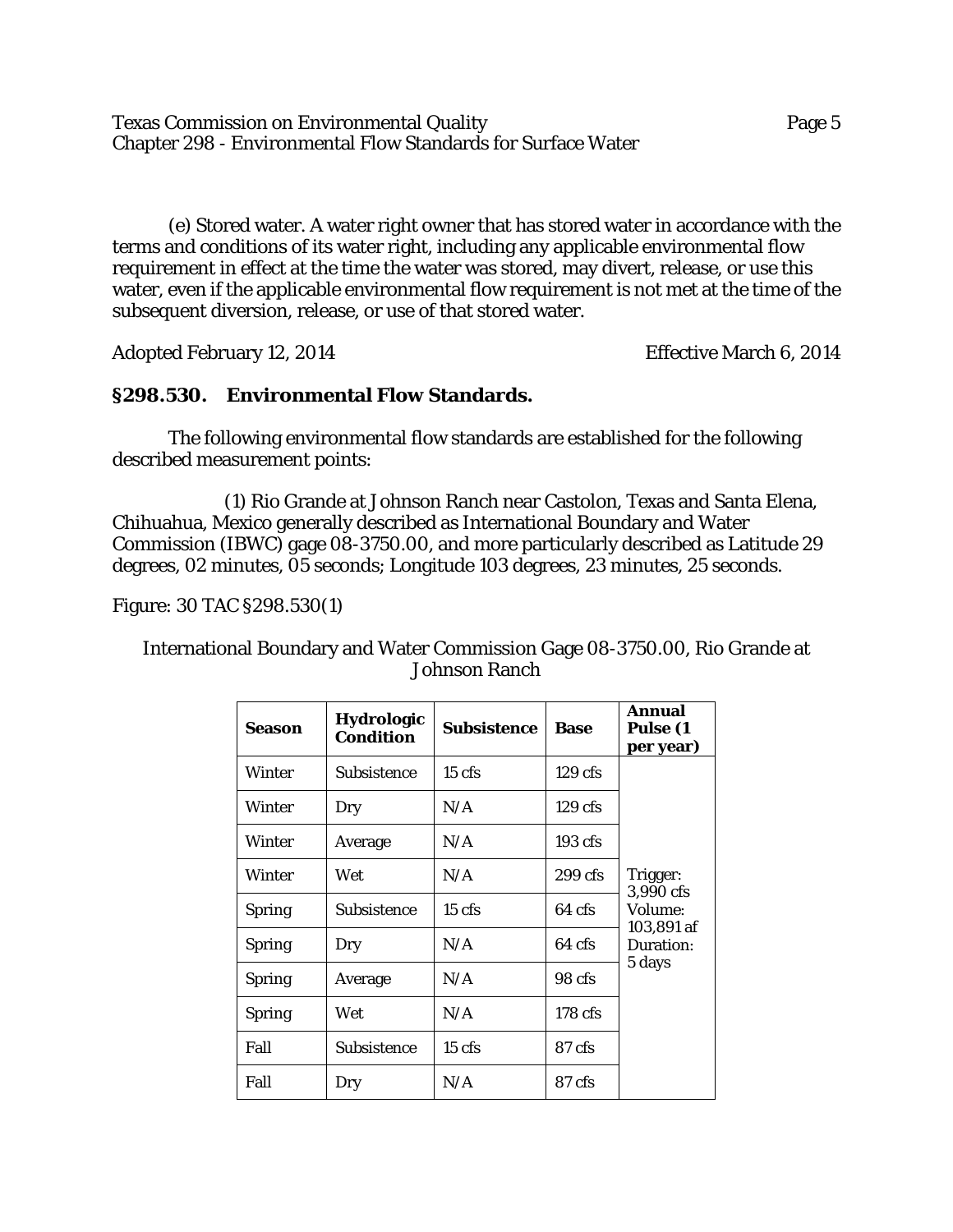### Texas Commission on Environmental Quality Page 6 Chapter 298 - Environmental Flow Standards for Surface Water

| Fall | Average | N/A | $154$ cfs         |
|------|---------|-----|-------------------|
| Fall | Wet     | N/A | $244 \text{ cfs}$ |

cfs = cubic feet per second af = acre-feet  $N/A = Not$  Applicable

(2) Rio Grande at Foster Ranch near Langtry, Texas and Rancho Santa Rosa, Coahuila, Mexico generally described as IBWC gage 08-3772.00, and more particularly described as Latitude 29 degrees, 46 minutes, 50 seconds; Longitude 101 degrees, 45 minutes, 30 seconds.

Figure: 30 TAC §298.530(2)

International Boundary and Water Commission Gage 08-3772.00, Rio Grande at Foster Ranch

| <b>Season</b> | <b>Hydrologic</b><br><b>Condition</b> | Subsistence | <b>Base</b>       | Seasonal<br>Pulse<br>(1 per<br>season) |
|---------------|---------------------------------------|-------------|-------------------|----------------------------------------|
| Winter        | Subsistence                           | $126$ cfs   | $205$ cfs         |                                        |
| Winter        | Dry                                   | N/A         | $205$ cfs         | N/A                                    |
| Winter        | Average                               | N/A         | $259$ cfs         |                                        |
| Winter        | Wet                                   | N/A         | 336 cfs           |                                        |
| <b>Spring</b> | Subsistence                           | $114$ cfs   | 171 cfs           | Trigger:<br>2,335 cfs                  |
| <b>Spring</b> | Dry                                   | N/A         | $171 \text{ cfs}$ | Volume:                                |
| <b>Spring</b> | Average                               | N/A         | $228$ cfs         | 38,146 af<br>Duration:                 |
| <b>Spring</b> | Wet                                   | N/A         | 313 cfs           | 9 days                                 |
| Fall          | Subsistence                           | $110$ cfs   | 201 cfs           | Trigger:<br>4,427 cfs                  |
| Fall          | Dry                                   | N/A         | 201 cfs           | Volume:                                |
| Fall          | Average                               | N/A         | 279 cfs           | 98,150 af<br>Duration:                 |
| Fall          | Wet                                   | N/A         | 371 cfs           | 16 days                                |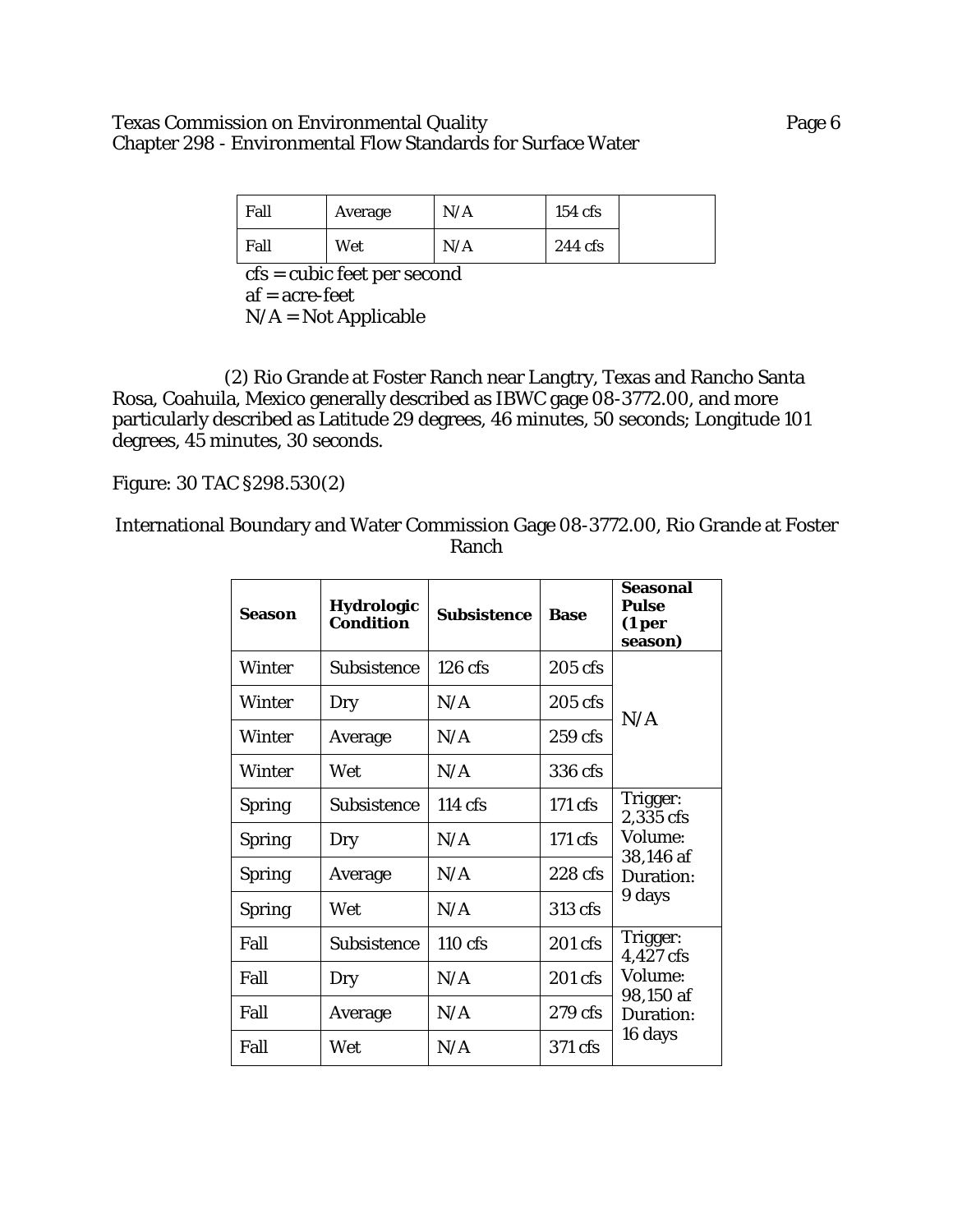### Texas Commission on Environmental Quality **Page 7** Page 7 Chapter 298 - Environmental Flow Standards for Surface Water

(3) Pecos River near Girvin, Texas, generally described as USGS gage 08446500, and more particularly described as Latitude 31 degrees, 06 minutes, 47 seconds; Longitude 102 degrees, 25 minutes, 02 seconds.

Figure: 30 TAC §298.530(3)

United States Geological Survey Gage 08446500, Pecos River near Girvin

| <b>Season</b> | <b>Hydrologic</b><br><b>Condition</b> | Subsistence        | <b>Base</b>       | Seasonal<br><b>Pulse</b><br>(1 per<br>season)                              |
|---------------|---------------------------------------|--------------------|-------------------|----------------------------------------------------------------------------|
| Winter        | Subsistence                           | 8.7 cfs            | $22 \text{ cfs}$  | N/A                                                                        |
| Winter        | Dry                                   | N/A                | $22 \text{ cfs}$  |                                                                            |
| Winter        | Average                               | N/A                | 27 cfs            |                                                                            |
| Winter        | Wet                                   | N/A                | $32 \text{ cfs}$  |                                                                            |
| <b>Spring</b> | Subsistence                           | 6.8 <sub>cfs</sub> | $14 \text{ cfs}$  | Trigger:<br>$72 \text{ cfs}$<br>Volume:<br>1,199 af<br>Duration:<br>6 days |
| <b>Spring</b> | Dry                                   | N/A                | $14 \text{ cfs}$  |                                                                            |
| <b>Spring</b> | Average                               | N/A                | 19 <sub>cfs</sub> |                                                                            |
| <b>Spring</b> | Wet                                   | N/A                | $25$ cfs          |                                                                            |
| Fall          | Subsistence                           | $6.3$ cfs          | 13 <sub>cfs</sub> | Trigger: 100<br>cfs<br>Volume:<br>1,419 af<br>Duration:<br>7 days          |
| Fall          | Dry                                   | N/A                | 13 <sub>cf</sub>  |                                                                            |
| Fall          | Average                               | N/A                | 18 cfs            |                                                                            |
| Fall          | Wet                                   | N/A                | $27 \text{ cfs}$  |                                                                            |

cfs = cubic feet per second

af = acre-feet

 $N/A$  = not applicable

(4) Devils River at Pafford Crossing near Comstock, Texas, generally described as IBWC gage 08-4494.00, and more particularly described as Latitude 29 degrees, 40 minutes, 35 seconds; Longitude 101 degrees, 00 minutes, 00 seconds.

## Figure: 30 TAC §298.530(4)

International Boundary and Water Commission Gage 08-4494.00, Devils River at Pafford Crossing near Comstock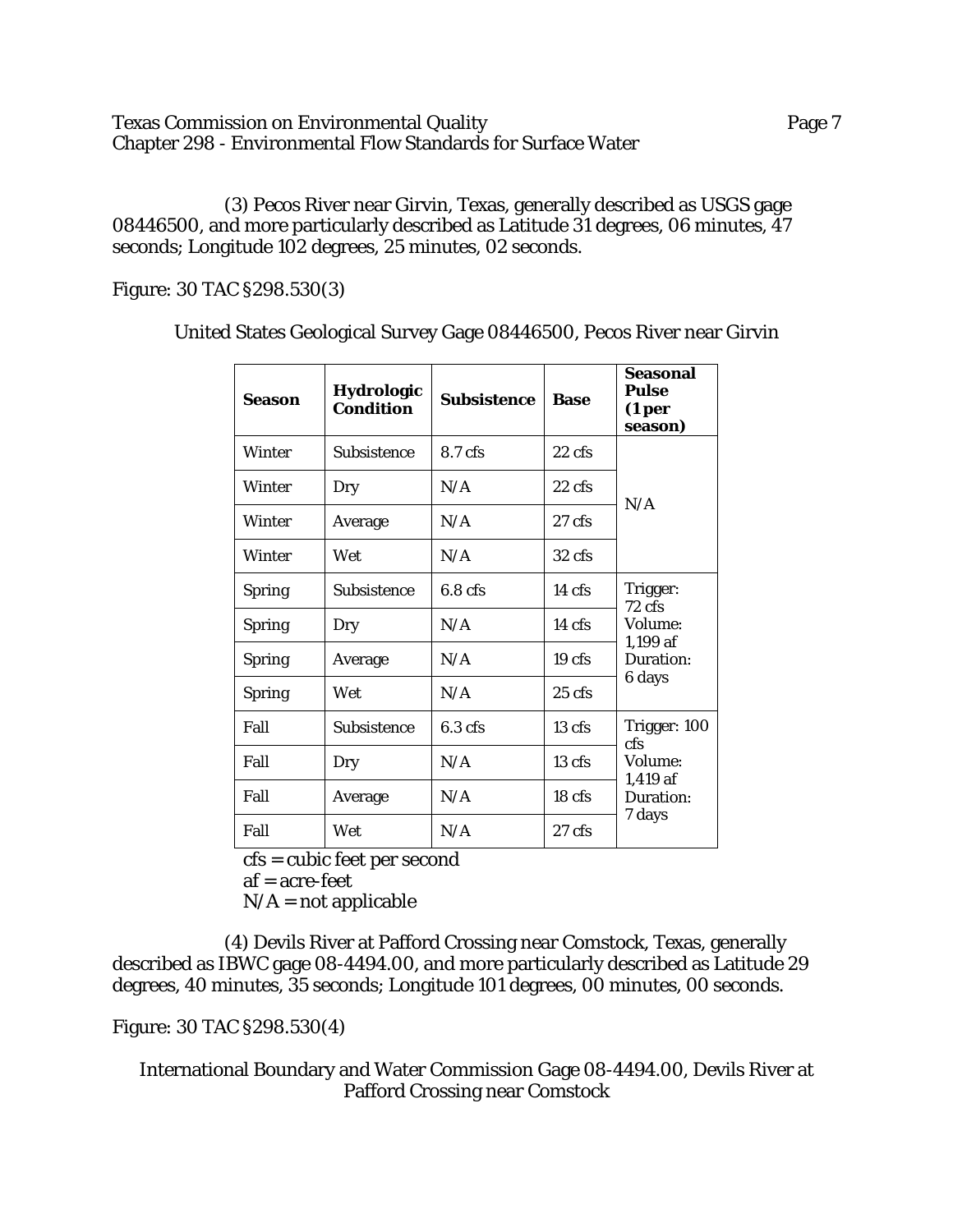### Texas Commission on Environmental Quality Page 8 Chapter 298 - Environmental Flow Standards for Surface Water

| <b>Season</b> | Hydrologic<br><b>Condition</b> | <b>Subsistence</b> | <b>Base</b>       | <b>Seasonal</b><br><b>Pulse</b><br>(1 <sub>per</sub> )<br>season)                                                                          | <b>Annual</b><br>Pulse (1<br>per year)                                |
|---------------|--------------------------------|--------------------|-------------------|--------------------------------------------------------------------------------------------------------------------------------------------|-----------------------------------------------------------------------|
| Winter        | <b>Subsistence</b>             | 84 cfs             | 175 cfs           |                                                                                                                                            |                                                                       |
| Winter        | Dry                            | N/A                | $175 \text{ cfs}$ | N/A                                                                                                                                        |                                                                       |
| Winter        | Average                        | N/A                | 200 cfs           |                                                                                                                                            | Trigger:<br>3,673 cfs<br>Volume:<br>34,752 af<br>Duration:<br>13 days |
| Winter        | Wet                            | N/A                | $243$ cfs         |                                                                                                                                            |                                                                       |
| <b>Spring</b> | Subsistence                    | 91 cfs             | $160$ cfs         | Trigger:<br>558 cfs<br>Volume:<br>17,374 af<br>Duration:<br>7 days<br>Trigger:<br>1,872 cfs<br>Volume:<br>27,781 af<br>Duration:<br>9 days |                                                                       |
| <b>Spring</b> | Dry                            | N/A                | 160 cfs           |                                                                                                                                            |                                                                       |
| <b>Spring</b> | Average                        | N/A                | 207 cfs           |                                                                                                                                            |                                                                       |
| <b>Spring</b> | Wet                            | N/A                | $253 \text{ cfs}$ |                                                                                                                                            |                                                                       |
| Fall          | Subsistence                    | $87 \text{ cfs}$   | $166$ cfs         |                                                                                                                                            |                                                                       |
| Fall          | Dry                            | N/A                | $166$ cfs         |                                                                                                                                            |                                                                       |
| Fall          | Average                        | N/A                | 206 cfs           |                                                                                                                                            |                                                                       |
| Fall          | Wet                            | N/A                | 238 cfs           |                                                                                                                                            |                                                                       |

cfs = cubic feet per second  $af = acre-free$  $N/A$  = not applicable

Adopted February 12, 2014 Effective March 6, 2014

# **§298.535. Water Right Permit Conditions.**

For water right permits with an authorization to store or divert water in the Rio Grande Basin, to which the environmental flow standards apply, that are issued after the effective date of this subchapter, the water right permit or amendment shall contain flow restriction special conditions that are adequate to protect the environmental flow standards of this subchapter.

Adopted February 12, 2014 Effective March 6, 2014

# **§298.540. Schedule for Revision of Standards.**

The environmental flow standards adopted in this subchapter for the Rio Grande,